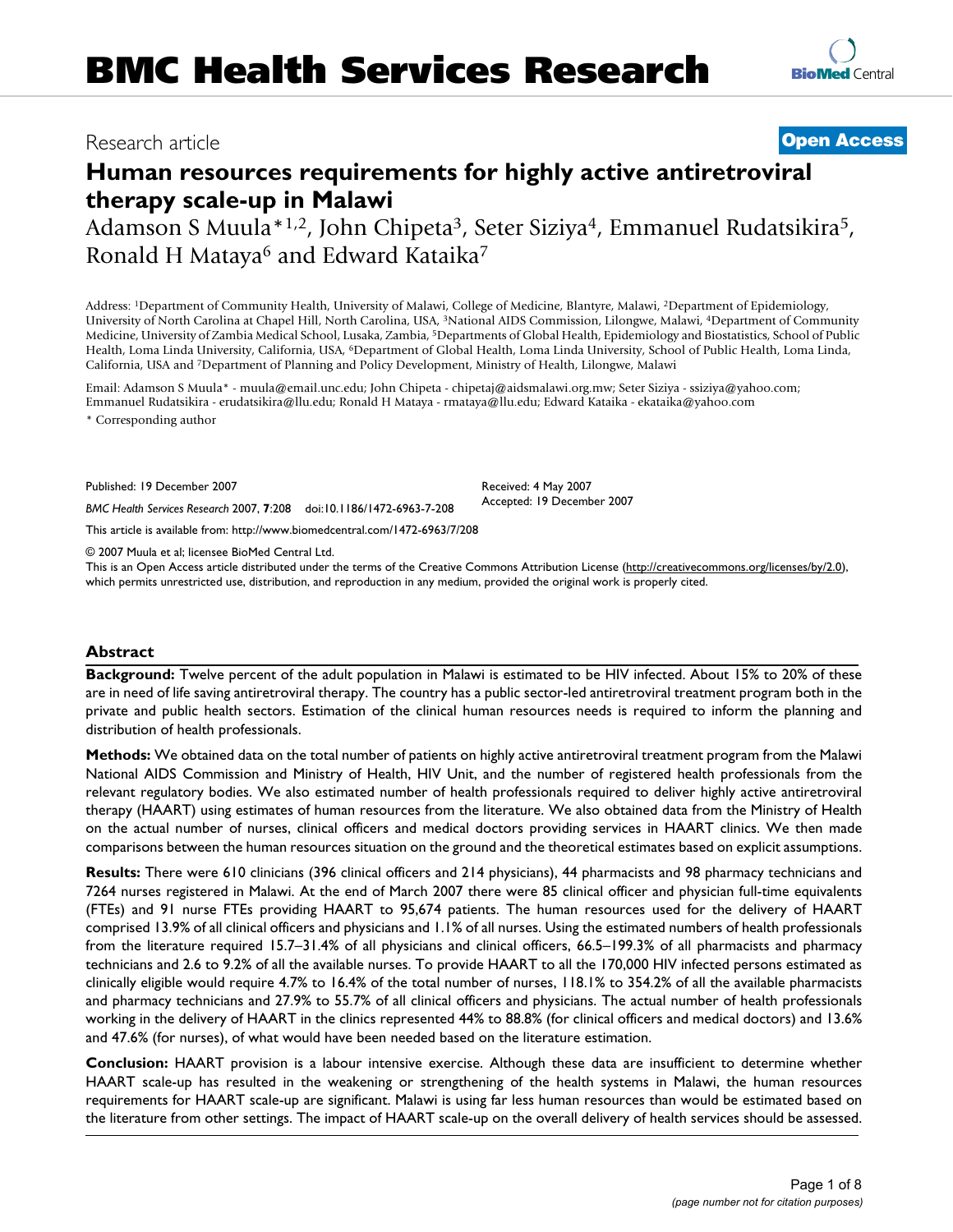# **Background**

Malawi is among the countries in southern Africa with a high HIV and AIDS burden. The Malawi Demographic and Health Survey (DHS) conducted in 2004 estimated that about 12 percent of the adult population (15 years to 49 years) is infected with HIV [1]. Maternal mortality is estimated at about 1,000 deaths per 100,000 deliveries [1]. The increasing maternal mortality ratio is directly and indirectly related to HIV; directly due to a rise in maternal infections and other complications related to HIV and indirectly due to reduction of human resources as a result of AIDS-related illness and deaths among health professionals [2-4]. When the World Health Organization initiated the "3 by 5" initiative aimed to treat 3 million HIVinfected individuals with highly active antiretroviral drugs by 2005 [5,6], there was a concern about the potential negative impact of the scaling-up of Highly active antiretroviral therapy (HAART) through vertical programs on the public health system in the affected countries [7-9].

Malawi is one of the resource-limited countries that have shown commitment to provide HAART for free to all its citizens with both donor and local financial support [10- 12]. Drugs are also available in the private sector for a nominal fee of about US\$ 3 per month's supply. The initial stages of the program, scaling-up and lessons learnt from this HAART scaling-up have been described elsewhere [10-13]. As at the end of March 2007, a total of 95,674 individuals were on HAART [13]; 14.4% of those were enrolled in the first quarter of 2007. A total of 144 health facilities: 38 private, 26 mission; 10 NGOs; 6 Army/Police; 2 sugar plantation clinics and 62 public (owned by the Ministry of Health) were providing HAART. The public sector provides 60% of health services, the Christian Health Association of Malawi (CHAM) 37%, the Ministry of Local Government 2% while private clinics, companies and the uniformed forces provide the remaining 1% [14].

The public health-sector led antiretroviral treatment program in Malawi was founded on the following health professionals' cadres: clinical officers, physicians and nurses. Clinical officers and physicians provide clinical assessment to determine eligibility of patients to start treatment. They are also responsible for initial and follow-up prescribing. Nurses provide assessment of patients during follow-up visit, refill patients' medications without having them see a clinical officer or physician. They dispense medications and provide initial counseling and drug adherence counseling. Lay counselors support nurses in the provision of HIV pre-testing and post-test counseling.

Estimating human resources for health (HRH) requirements and implications of HAART scaling up will inform HRH planning and distribution. We therefore set out to estimate the human resources requirements for HAART scale-up in Malawi based on the national HIV burden and the available health professionals to provide care.

# **Methods**

We obtained HIV prevalence estimates for 2006 from the National AIDS Commission and UNAIDS [15]. We compared these to the estimated the number of HIV infected adults based on the Malawi Demographic and Health Survey and the national population [1,16-18].

We also estimated the human resource requirements for the provision of HAART to the estimated number of HIV patients eligible for HAART. We used the human resource estimations reported by Hirschhorn et al [7] which indicate that the number of health care professionals required to provide HAART to 1000 patients in Africa would be 1– 2 physicians or clinical officers, 2–7 nurses, and <1 to 3 pharmacy staff [19].

Data on the numbers of physicians and clinical officers, nurses, pharmacists and pharmacy technicians were obtained from their respective regulatory or registering boards, namely the Medical Council of Malawi (clinical officers and physicians), Nurses and Midwives Council of Malawi (nurses) and Medicine and Poisons Board (pharmacists and pharmacy technicians). We also obtained data on the estimated number of nurses in Malawi from the World Health Organisation [20] for comparison with national data. Data on the number of health professionals within the Ministry of Health and CHAM health facilities and the vacancy rates were obtained from the Department of Planning and Policy Development of the Malawi Ministry of Health.

We calculated the number of health professionals that would be required to provide care to 95,674 patients on HAART using the following formula:

 $(\alpha * B)/k$ 

Where  $\alpha$  = the number of health professionals required for 1,000 patients as estimated by Hirchhorn et al [19],

*B* = total number of patients on HAART

*K* = 1,000 patients

Using the number of health professionals within a professional category, we calculated what proportion of the total health professional pool the estimated number of health professionals required for the delivery of HAART in Malawi was.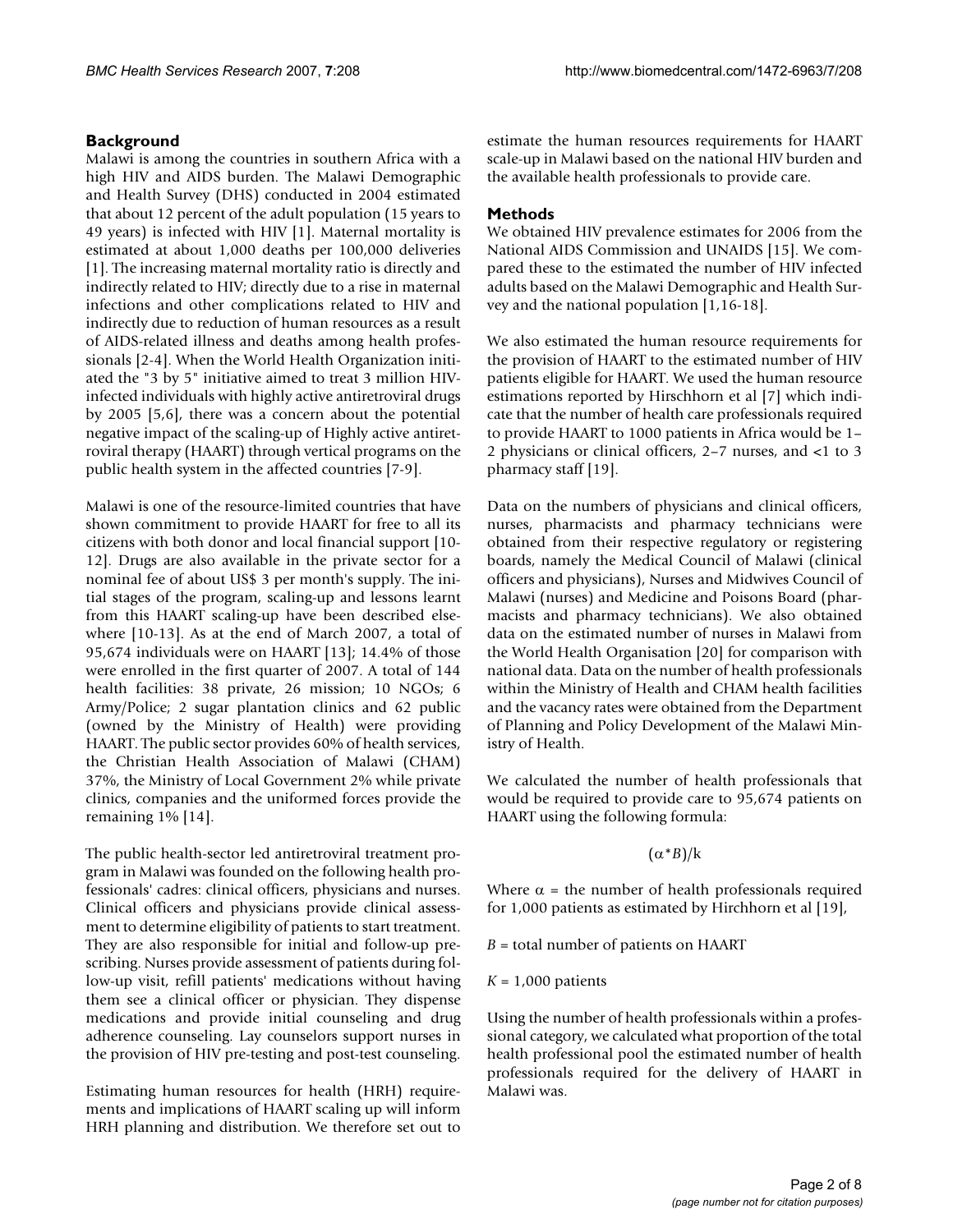We also used data from Van Damme *et al.*[21] to estimate need of clinicians for 95,674 and 170,000 patients. The estimated number of HIV infected persons needing HAART in Malawi in 2003 [18] was 170,000. We are unaware of any revised estimate to this 2003 figure, so we maintained the figure as a reasonable current estimate. Van Damme et al estimated in Cambodia that 2.06 FTE (full-time equivalents of doctors) would be required at the inception of a treatment program for 522 patients. In subsequent years, this would change to 1.97 FTE for 911 patients. The reduction in FTE of doctors after the first year of the program was due to the fact that doctors had gained experience and patients had been stabilized on treatment; thus resulting in a reduced patient-clinician consultation time. These estimates were then compared to the actual number of health professionals providing HAART as at end March 2007.

# **Results**

Based on UNAIDS reports, the estimated number of HIV infected individuals stratified by age groups in Malawi in 2006 is shown in Table 1. The number of adults infected with HIV in Malawi was 940,000 (range 440,000– 1,300,000) in 2006. Further description of numbers of infected person per age groups is shown in Table 1. While the UNAIDS estimate for the group 15 to 49 years was 850, 000, based on the HIV prevalence from Demographic and Health Survey (11.8%) and the population projections from the National Statistical Offices (4,397,545), the number of HIV infected individuals in this age group would be 518,910 i.e. 55.2% of the UNAIDS estimate (range 37.1% to 108.1%).

There were 214 physicians registered with the Medical Council of Malawi in 2006. Three physicians registered on the temporary register were excluded as it was perceived these were not likely to be in the pool that would be mobilized for HAART delivery. The number of clinical officers was 396, thus the total number of clinicians (medical doctors and clinical officers) was 610. There were 46 pharmacists and 98 pharmacy technicians registered with the Pharmacy, Medicine and Poison Board of Malawi in March 2007.

The World Health Organization (WHO) estimated that there were 7264 nurses in Malawi in 2006 [20]. However,

the number reported as registered by the Nurses and Midwives Council of Malawi as at end 2006 was 4211 distributed as 2800 enrolled nurse-midwives, 635 nursemidwife technicians, 533 registered nurses (diploma and degree nurses) and 145 nurse-technicians. The proportions of health professionals available in established posts and the vacancies reported by the Ministry of Health (for both the Ministry of Health and CHAM) are shown in Table 2. However Table 2 only reports those health workers employed by the Ministry of Health and CHAM; thus excluding the private sector whose requirements are not known. As shown in Table 2, CHAM and Ministry of Health nurses were 4717 in 2005.

The number of nurses reported by the Nurses and Midwives Council of Malawi was probably an under-estimate, as it is even lower than the actual numbers of nurses employed within the Ministry of Health and CHAM. It is for this reason that our subsequent analyses will assume that the WHO figure is more realistic. In any case however, the vacancy rates for all health professional cadres reported range from 33% to 82%.

Using Hirschhorn *et al.*[19] formula, the number of health professionals required to deliver HAART to 95,674 patients is shown in Table 3. The largest proportional burden on a health worker category is on pharmacists and pharmacy technicians (Table 3). In this category, more than half of the health professionals (66.5%–199.3%) would be required.

The Malawi National AIDS Commission (NAC) estimated in 2004 that about 170,000 individuals were clinically eligible for HAART [10]. We therefore estimated how many clinicians, nurses and pharmacists and pharmacy technicians would be required to deliver HAART to those patients. In order to provide care to all the 170,000 HIV infected persons estimated to be clinically eligible for HAART, it would require 4.7% to16.4% of the total number of nurses, 118.1% to 354.2% of all available pharmacists and pharmacy technicians and 27.9% to 55.7% of all clinical officers and physicians.

Based on Van Damme et al's physician requirements for the provision of HAART (2.06 FTE per 1,000) [20], we estimated that taking care of 13,770 who had recently ini-

| Demographic category            | <b>Number Infected</b> | Lower and Upper bounds |  |
|---------------------------------|------------------------|------------------------|--|
| Total number of people infected | 940,000                | 480,000-1,400,000      |  |
| Adults 15 to 49 years infected  | 850,000                | 440.000-1.300.000      |  |
| Children 0 to 14 years infected | 91,000                 | 28,000-91,000          |  |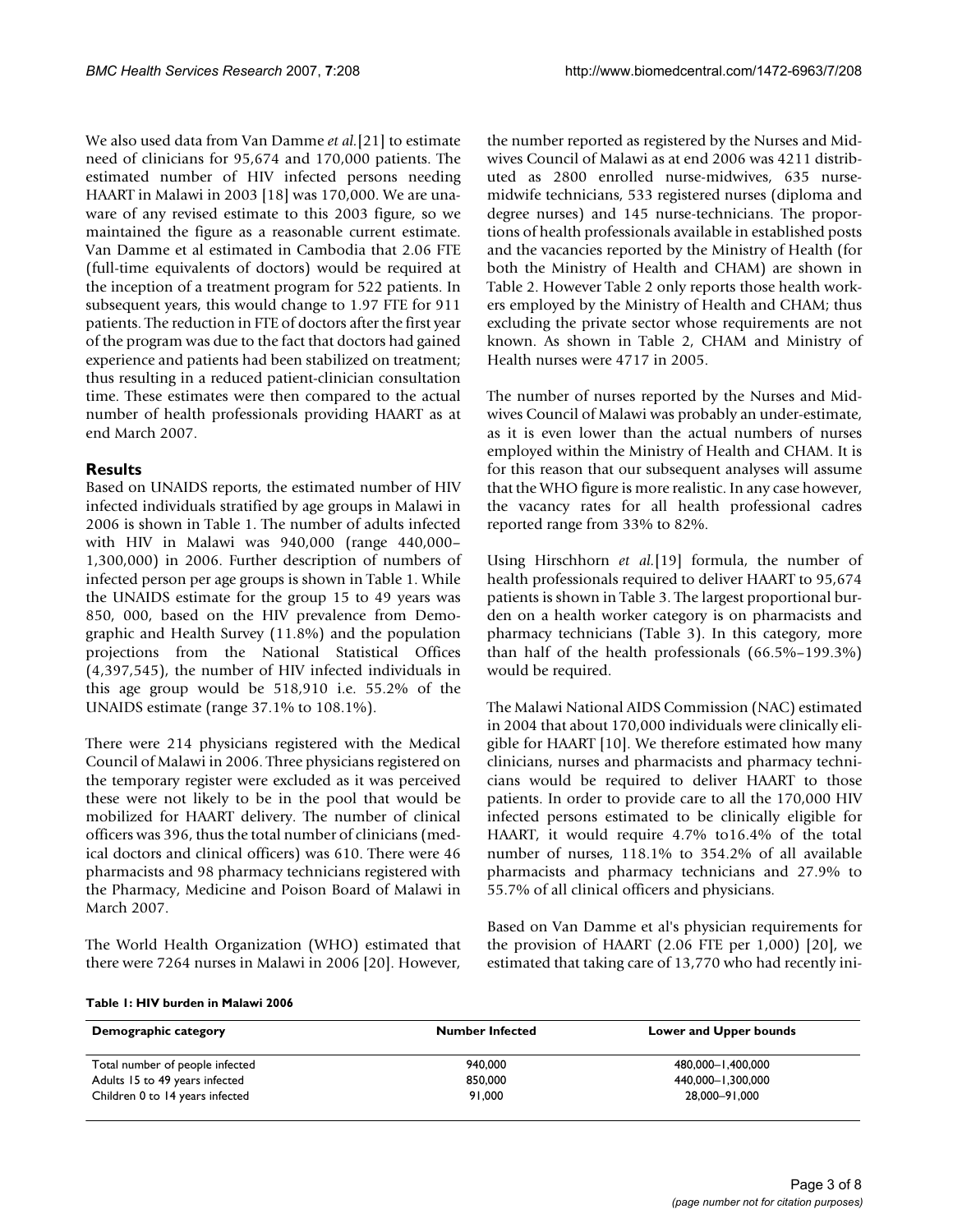| Cadre                            | Ministry of Health and<br><b>CHAM Target Cadre</b> | <b>Current Staff</b> | <b>Current Vacancies</b> | % Actual Staff in Post<br>to Target | % Vacant Posts |
|----------------------------------|----------------------------------------------------|----------------------|--------------------------|-------------------------------------|----------------|
| Physicians                       | 433                                                | 139                  | 294                      | 32                                  | 68             |
| <b>Nurses</b>                    | 8.440                                              | 4.717                | 3.723                    | 56                                  | 44             |
| <b>Clinical Officers</b>         | I,405                                              | 942                  | 463                      | 67                                  | 33             |
| <b>Medical Assistants</b>        | 500, ا                                             | 718                  | 782                      | 48                                  | 52             |
| Lab Technicians                  | 507                                                | 251                  | 256                      | 50                                  | 50             |
| Pharmacists                      | 285                                                | 93                   | 192                      | 50                                  | 50             |
| Environmental Health<br>Officers | 1,662                                              | 304                  | 1,358                    | 18                                  | 82             |

| Table 2: Required Human Resources for Government and CHAM Health Facilities, 2005 |  |  |  |  |  |
|-----------------------------------------------------------------------------------|--|--|--|--|--|
|-----------------------------------------------------------------------------------|--|--|--|--|--|

tiated treatment, would require 28.3 FTE of clinical officers and physicians. The remaining 81,904 patients assumed to have been stabilized, at 1.97 FTE per 1,000 patients, would require 161.4 FTE. The total requirements would be 189.7 FTE. As a proportion of the available clinical officers and physicians, these human resources requirements would translate to 31.1% of all clinicians.

We also obtained data from the Malawi Ministry of Health on how many health professionals were actually providing HAART care. Table 4 shows the number of health professional days per week for physicians and clinical officers and nurses. The FTE parameters indicate the number of clinical officers and physicians and nurses working fulltime per week on ART. Thus, for the whole country, the equivalent of 85 FTE (physicians and clinical officers) and 91 FTE (nurses) were working full-time in ART delivery each week. Estimates for pharmacists and pharmacy technicians were not available. Comparing these actual FTEs to the available pool of health professionals indicates that 13.9% of all clinical officers and physicians and 1.1% of nurses would have to work full-time providing HAART in Malawi for the current number of patients on treatment (95, 674). If however instead of using both clinical officers and physicians only physicians are considered, the need would be 92.9% of the 214 physicians in the country.

The comparison between findings reported in Tables 3 and 4 indicates that Malawi is using fewer human resources than would be expected or experienced in other settings. For the 95,674 patients, between 95.7 FTEs and 191.3 FTEs for clinical officers and medical doctors'

would be needed. Furthermore, nurses have taken on the role of dispensing medications within the program such that the contribution of pharmacists and pharmacy technicians in insignificant. The Malawi program was using 85 FTEs for all its patients. With regard to nurses, 191.3 to 669.7 FTEs would be needed but only 91 FTEs were being used. The actual number of health professional working in the delivery of HAART in the clinics represented 44.0% to 88.8% (for clinical officers and medical doctors) and 13.6% and 47.6% (for nurses), of what would have been needed based on van Damme and Hisschhorn [19,21].

## **Discussion**

We have reported the estimated human resources needs for HAART scale-up in Malawi. We report that 13.9% of FTEs of all clinical officers and physicians and 1.1% of nurse would currently be devoted to providing HAART in Malawi for the 95, 674 patients on treatment as of March 31, 2007. However based on experiences from elsewhere [19], at least 16.7% of clinical officers and physicians, 66.5% to 199% of pharmacists and pharmacy technicians and 2.6% to 9.2% of nurses would be required. Using a physician-oriented treatment program as has been reported by van Damme [21], Malawi would need to devote 31.1% of all its clinical officers and physicians working full-time to provide HAART. However, if the treatment programs were only to consider physicians, thus excluding clinical officers, almost all (92.9%) of the available physicians would have to work full time in the HAART delivery program.

The estimation that 1 to 2 clinicians as estimated by Hirschorn [19] may be required for 1,000 patients may not be

#### **Table 3: Estimated human resources requirements for 95,674 HAART patients in Malawi, 2007**

| Health professional category     | <b>Number registered</b> | Number of workers required for<br><b>HAART</b> provision | <b>Expressed as % of total health</b><br>professionals in cadre |
|----------------------------------|--------------------------|----------------------------------------------------------|-----------------------------------------------------------------|
| Physicians and clinical officers | 610                      | $95.7 - 191.3$                                           | $15.7 - 31.4$                                                   |
| Pharmacists and technicians      | 144                      | 95.7-287.0                                               | $66.5 - 199.3$                                                  |
| <b>Nurses</b>                    | 7264                     | $191.3 - 669.7$                                          | $2.6 - 9.2$                                                     |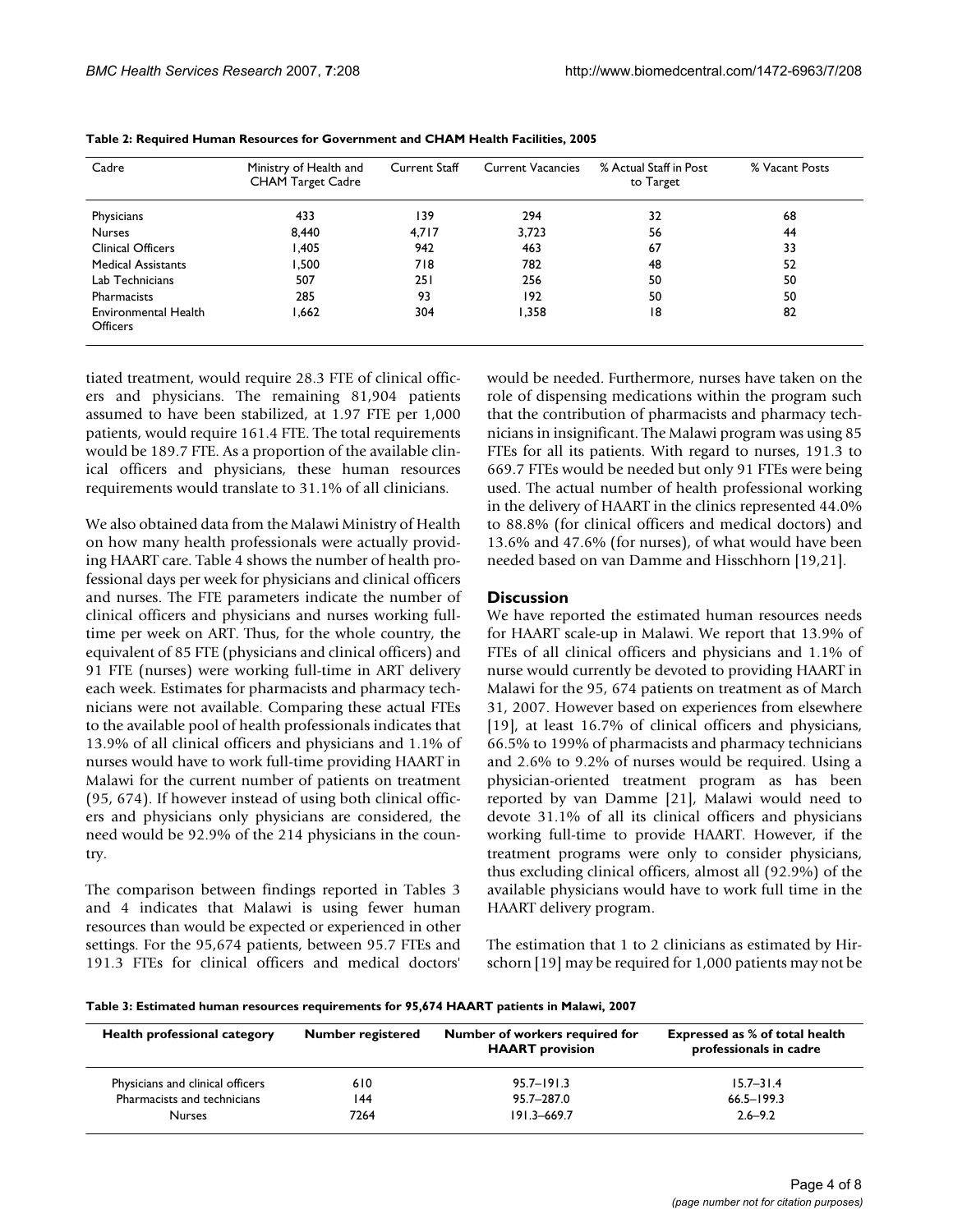| Region of the country | Number of sites proving HAART | Physicians and clinical officers' days/week | Nurse days/week |
|-----------------------|-------------------------------|---------------------------------------------|-----------------|
| North: 22 sites       | 22                            | 55                                          | 60              |
| Central: 39 sites     | 39                            | 161                                         | 174             |
| South: 45 sites       | 45                            | 211                                         | 223             |
| National              | 106                           | 427                                         | 457             |
| <b>FTEs</b>           | 176                           | 85                                          | 91              |

**Table 4: Actual numbers of health professionals delivering HAART in Malawi, 2007**

an exaggeration. There are 5 working days in a week and for a 30 day month, a clinician may have to see not more than 45 to 50 patients each day to reach a 1,000 patients target. In any case also, considering breaks and weekends, the work-week may in fact be less than 5 working days. Being consulted by 45 to 50 HAART patients each day is a huge workload, but necessary if HAART scale-up is to be maintained.

As shown in Table 4, the actual numbers of health professionals used in the Malawi HAART program is much lower than would be expected using estimates from van Damme [19] and Hirschhorn [21]. This would suggest that programs elsewhere may be even more labor intensive than the Malawi program. So far, published data has not shown compromised patient drug adherence in Malawi [22] as compared to other settings. This however needs to be evaluated further.

The limited number of health professionals available in Malawi has resulted from multiple factors. These include migration, especially of nurses, to developed nations [23,24], limited number of all cadres graduating from training institutions and lack of training programs for pharmacists [25,26]. Between 2000 and 2005, the Nurses and Midwives Council of Malawi validated 616 nurses for practice in other countries [27]. Until 2005, Malawi was only able to train pharmacy assistants and technicians. A Bachelor of Science Pharmacy training program was initiated in 2006 at the Malawi College of Medicine with some financial support from the Global Fund.

Although there continues to be limited numbers of health workers in Malawi, most training institutions have increased their enrollments, and in some cases more than doubled the enrolment compared to enrollments before 2000. The College of Medicine which is the only medical school in Malawi originally had an annual intake of between 14 to 20 students, graduating on average 17 students each year [28]. Currently, there is an annual intake of 50 to 60 students.

A study conducted in six selected districts in 2004 reported the following major causes of health professionals' attrition: death (48%), resignations (38%), and early retirement (9%) [29]. At least 68 percent of the workforce left when they had served between two and 10 years of service [28].

Record and Mohiddin [30] have argued that the migration of health workers from Malawi may be beneficial to the country in part due to the remittances that the country may stand to gain. With the current human resources limitations the country is facing, we argue that no financial gain could be justified at the expense of health services delivery. However, the reasons for the migration of health professions must be addressed to ensure human resources retention in Malawi.

The human resources challenges faced by Malawi are not insurmountable. Harries *et al.*[31] have suggested several solutions which include training, retention and motivation, occupational health services including access to HAART and proper planning and management of human resources.

The Malawi Ministry of Health's HIV Unit has come up with an initiative of rewarding good performance in ARV clinics. This is done by issuing quarterly certificates for excellent performance. The certificate is signed by the Secretary for Health and is displayed for public information. This is a popular and an inexpensive way to motivate staff. From October 2006 to July 2007, between 50% and 60% of the HIV treatment sites have received certificates of excellence in each of the quarters.

The HIV epidemic in Malawi has affected the available number of health professionals through deaths, absenteeism and retirement on medical grounds [13,32]. However HAART has the potential to reduce some of these losses as many of the affected individuals may return to work. As at end of March 2007, there were 1443 healthcare workers on HAART, thus comprising about 2% of all patients receiving antiretroviral treatment. Of these, 158 had started treatment in the first quarter of 2007 [13].

The Malawi Ministry of Health has taken an initiative called "task shifting", which implies "shifting tasks among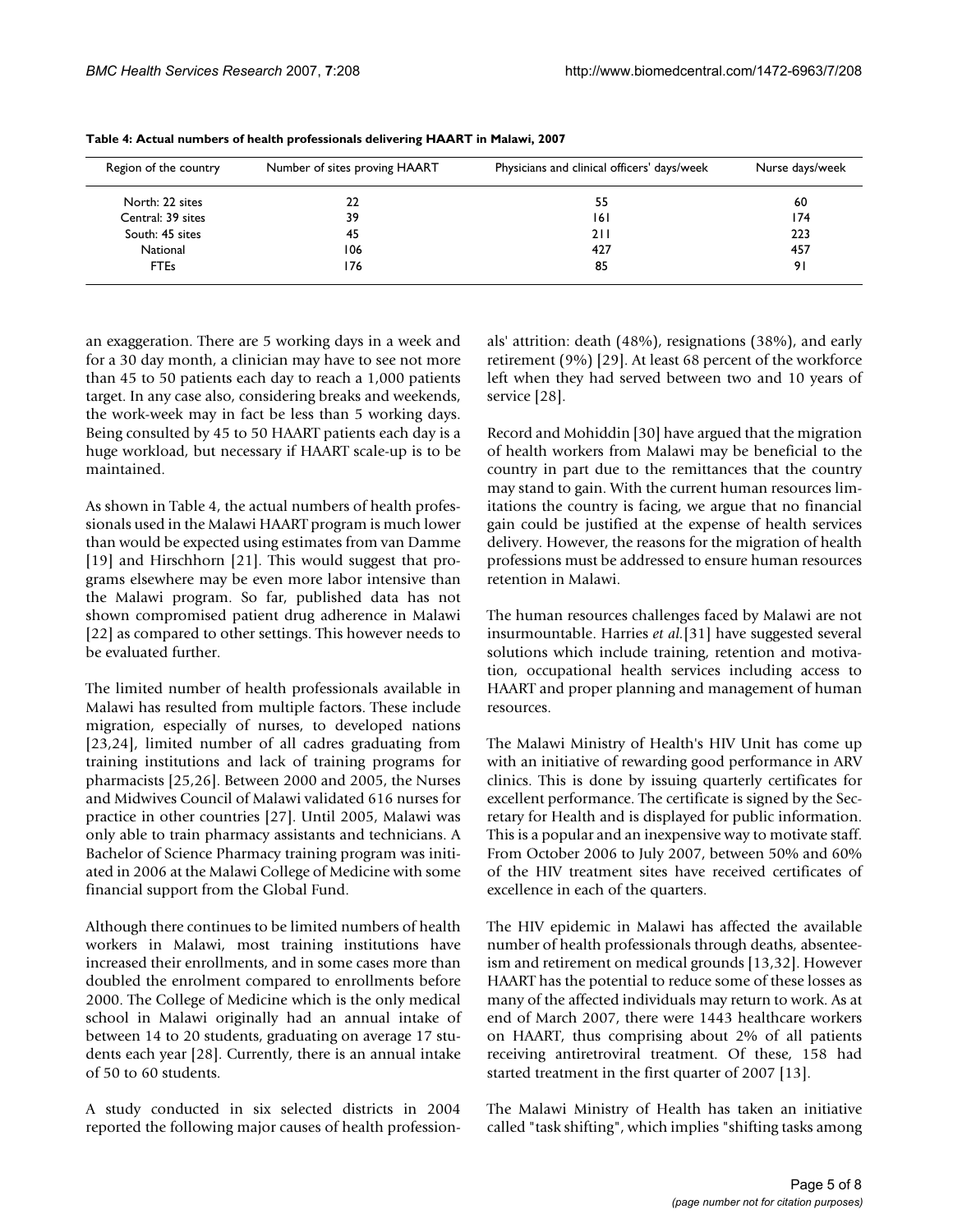and between cadres of health workers and to trained members of the community including people living with HIV." This has potential to rapidly expand the resource pool and to maximize the availability of the more skilled workers [33]. Starting in the second quarter of 2007, the Ministry of Health's HIV Unit involves nurses and medical assistants training in HAART clinical management of HIV patients to prescribe treatment. Patients are only seen monthly for the first six months of treatment. If patients have stabilized, they only see nurses at these visits. After six months of therapy, if patient continues to be stable, they are provided two monthly drug supplies (compared to monthly supplies prior to this time). This task shifting will certainly enable the Ministry of Health to increase the number of patients on HAART since the nurse pool, although overstretched with other responsibilities, remains the largest group of health professionals from which clinical staff could be drawn.

The Malawi's HAART program could not expand to over 100,000 patients if it solely relied on medical doctors and clinical officers for prescribing authority. There is evidence both in Malawi and elsewhere that non-physician health professionals can provide selected clinical and surgical care comparable to physicians [34-36]. There is also need to explore whether health surveillance assistants, lay counselors and expert patients could be enlisted to provide services such as patients' adherence counseling and other responsibilities. HIV pre-test and post-test counseling in Malawi is largely provided by lay counselors. Also there is need to explore possibilities of nurse-prescribers in Malawi not only for HAART but for other conditions.

The original design of the Malawi HAART program which preferred use of clinical officers and physicians for prescribing authority favored urban areas where these cadres, although few in number, are concentrated. In general, rural health centers are staffed with nurses and medical assistants. The shift in policy to include nurses and medical assistants will potentially increase the access to HAART by patients in rural areas. The quarterly supervisory capacity of the Ministry of Health's HIV unit will also be challenged with increased numbers of clinics in rural remote areas.

One of the benefits of the HAART program with regard to human resources is that the availability of HAART prevents occurrence of opportunistic infection (OIs). When OIs are prevented patients may not need as many hospital visits [37].

Laleman et al [38] have reported that international health volunteers contribute relatively small numbers to the health workforce in sub-Saharan Africa. This may certainly be the case at the continental level, but the situation may be viewed differently for Malawi. For instance, a country like Malawi which has one radiologist, three pathologists, and small numbers of health professionals, the services of even a handful of volunteer health workers make a difference.

The Malawi HAART program uses far less number of health professionals that would have been expected based on the estimates from other settings. This could be a model to other countries in Southern Africa with a high HIV burden but low human resources pool to draw from. There is also need to explore whether the changes in policies (task shifting and reduced number of visits) have not compromised the quality of care. We would only know if this is assessed in the future.

Our assessment of the potential consequences of HAART scale-up is not intended to suggest that HIV-infected persons do not deserve care and the associated human resources commitment. Our motivation is to demonstrate the impact one disease (HIV/AIDS) has had on human resources on an already fragile health system.

# **Limitations of the study**

Our study has a number of limitations. Not all health professionals registered in Malawi are within the country. Some health professionals, such as those in administrative positions, may be registered by their respective regulatory bodies but unavailable to provide patient care. This would suggest that the pool available for the delivery of care is less than what we have reported. It is also possible that some health professionals may not be registered with the respective regulatory bodies. We believe that the number of such non-registered health professionals is minimal. The Medical Council of Malawi levies a 50 percent penalty on annual registration fees for a health professional who has not renewed their registration past 30 days at the expiration of the financial year. Such penalty is a strong disincentive against practicing while not registered.

Although we have used Hirschhorn et al's estimate [19] to calculate Malawi's estimated human resources needs, the actual requirements may be different as patients initiating care and those that have been stabilized require different amounts of clinic time resources [21]. Van Damme *et al.*[21] estimated that on average, doctors in Cambodia were seeing patients for about 10 minutes at each visit. Reducing the patient-clinician consultation time may reduce the overall number of clinician caring for patients on HAART, but may also compromise the quality of care that patients receive.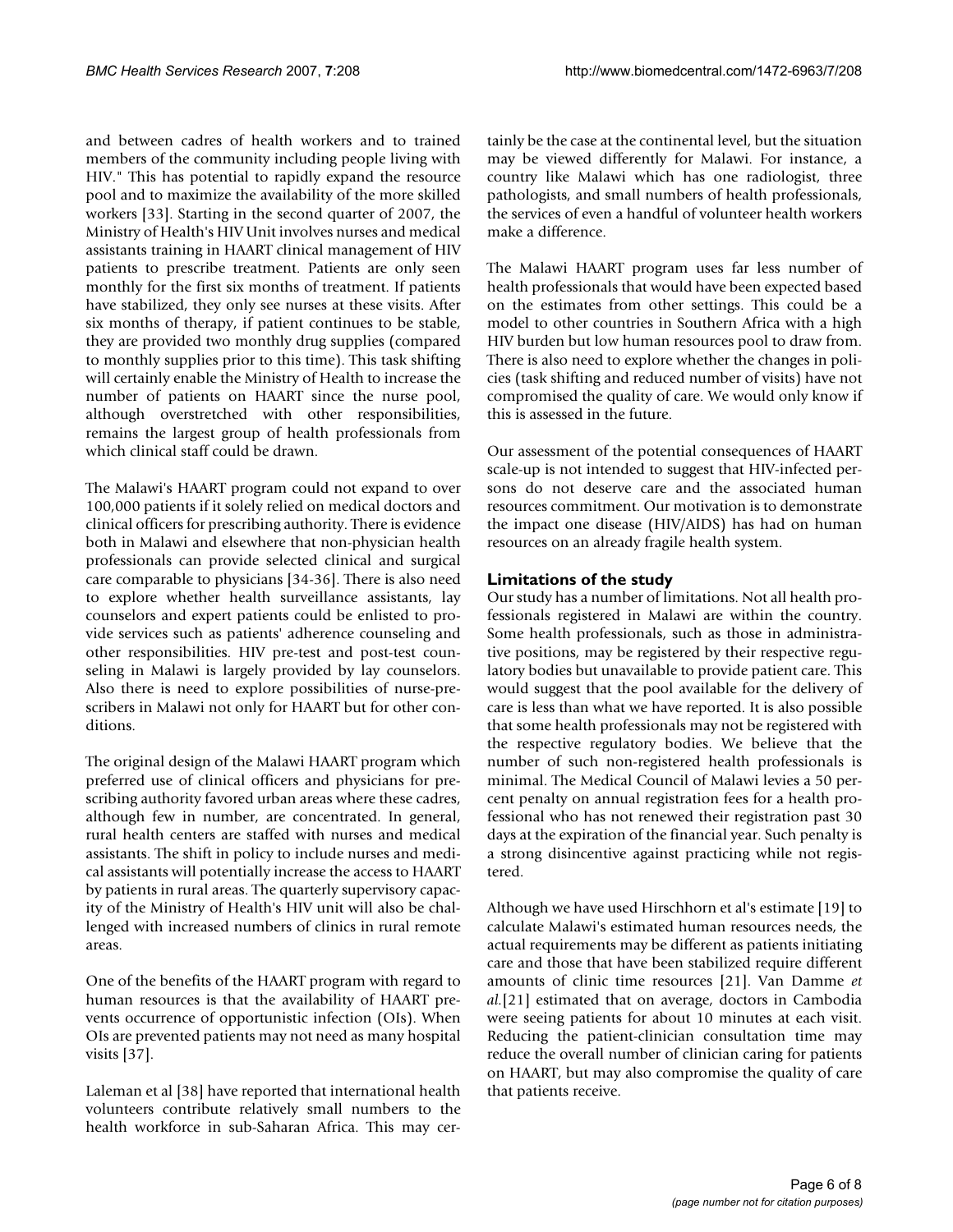While the Malawi HAART program has been clinical officer and nurse driven, with a smaller contribution by physicians, the estimates provided from van Damme *et al.*[21] are based on a solely physician led program. The conditions in those programs may not be transferable to the Malawi program.

When the actual numbers of health professionals currently providing care are compared to the theoretical estimates obtained from Hirschhorn and van Damme, we found that a smaller proportion of physicians and clinical officers were actually delivering care. Our study did not assess the quality of care offered to patients based on waiting times, adequacy of time clinician spends with patients, patient advice and assessment. We are therefore unable to determine whether the lower number of health professionals used in Malawi compared to the theoretical estimates has led to compromise in the care provided. As the scaling up of HAART continues, there is need to assess the quality of care and identify ways care could be improved.

# **Conclusion**

HAART provision is a labour intensive exercise. Although these data are insufficient to determine whether HAART scale-up has resulted in the weakening or strengthening of the health systems in Malawi, the human resources requirements for HAART scale-up are significant. Malawi is using far less human resources than would be estimated based on the literature from other settings. The scaling up of HAART delivery in Malawi will demand scaling-up in human resources planning, training, retention and management. There is also need for an audit to assess the impact of HAART on other health services delivery. Given the similarities between Malawi and other countries in the region, findings from this study have implications in other countries in Sub-Saharan Africa. Realization of the G8's declaration "Universal Access to ART" by 2010 [39] will only be achieved if there is a massive investment in training and retention of health professionals in Africa.

# **List of abbreviations**

AIDS: acquired immunodeficiency syndrome

ART: antiretroviral therapy

DHS: Demographic and Health Survey

- HAART: highly antiretroviral therapy
- HIV: human immunodeficiency virus
- FTE: full-time equivalents
- NAC: National AIDS Commission

WHO: World Health Organisation

## **Competing interests**

The author(s) declare that they have no competing interests.

## **Authors' contributions**

ASM conceived the study, conducted data analysis and participated in drafting manuscript.

JC: Collected data and participated in the interpretation of the findings.

SS: participated in the interpretation and drafting of the manuscript.

ER: participated in the interpretation and drafting of manuscript.

RMH: participated in the data collection, interpretation of the findings and drafting of manuscript.

EK: participated in data collection and drafting of manuscript.

#### **Acknowledgements**

We thank Mr. Aaron Sosola, Deputy Registrar, Pharmacy, Medicines and Poisons Board of Malawi, the Registrar, Medical Council of Malawi and the Registrar, Nurses and Midwives Council of Malawi for providing us data on the number of health professionals registered in Malawi. Drs Haldon Njikho and J. van Oosterhaut and Mr Lameck Thambo assisted with some of the data that we used. ASM is supported by the University of Malawi, College of Medicine Junior Faculty Training Program and from the Fogarty International Center's Global Infectious Diseases Training Grant to the University of North Carolina at Chapel Hill.

#### **References**

- 1. National Statistics Office, ORC Macro: **Malawi Demographic and Health Survey 2004. Final Report.** ORC Macro, Calverton, Maryland, United States of America; 2005.
- 2. Lema VM, Changole J, Kanyighe C, Malunga EV: **[Maternal mortality](http://www.ncbi.nlm.nih.gov/entrez/query.fcgi?cmd=Retrieve&db=PubMed&dopt=Abstract&list_uids=16122104) [at the Queen Elizabeth Central Teaching Hospital, Blantyre,](http://www.ncbi.nlm.nih.gov/entrez/query.fcgi?cmd=Retrieve&db=PubMed&dopt=Abstract&list_uids=16122104) [Malawi.](http://www.ncbi.nlm.nih.gov/entrez/query.fcgi?cmd=Retrieve&db=PubMed&dopt=Abstract&list_uids=16122104)** *East Afr Med J* 2005, **82:**3-9.
- 3. Bullough C: **[HIV infection, AIDS and maternal deaths.](http://www.ncbi.nlm.nih.gov/entrez/query.fcgi?cmd=Retrieve&db=PubMed&dopt=Abstract&list_uids=14620418)** *Trop Doct* 2003, **33:**194-6.
- 4. Bicego G, Boerma JT, Ronsman C: **[The effect of AIDS on mater](http://www.ncbi.nlm.nih.gov/entrez/query.fcgi?cmd=Retrieve&db=PubMed&dopt=Abstract&list_uids=11953479)[nal mortality in Malawi and Zimbabwe.](http://www.ncbi.nlm.nih.gov/entrez/query.fcgi?cmd=Retrieve&db=PubMed&dopt=Abstract&list_uids=11953479)** *AIDS* 2002, **16:**1078-81.
- 5. Rassool GH: **[Health professionals applaud the WHO 3 by 5 ini](http://www.ncbi.nlm.nih.gov/entrez/query.fcgi?cmd=Retrieve&db=PubMed&dopt=Abstract&list_uids=15171243)[tiative to bring treatment to AIDS sufferers.](http://www.ncbi.nlm.nih.gov/entrez/query.fcgi?cmd=Retrieve&db=PubMed&dopt=Abstract&list_uids=15171243)** *J Adv Nurs* 2004, **46:**569.
- 6. Taylor K, DeYoung P: **[WHO's 3-by-5 target.](http://www.ncbi.nlm.nih.gov/entrez/query.fcgi?cmd=Retrieve&db=PubMed&dopt=Abstract&list_uids=13678988)** *Lancet* 2003, **362:**918.
- 7. Muula AS: **[Ethical and programmatic challenges in antiretro](http://www.ncbi.nlm.nih.gov/entrez/query.fcgi?cmd=Retrieve&db=PubMed&dopt=Abstract&list_uids=15311413)[viral scaling-up in Malawi: challenges in meeting the World](http://www.ncbi.nlm.nih.gov/entrez/query.fcgi?cmd=Retrieve&db=PubMed&dopt=Abstract&list_uids=15311413) Health Organisation's "Treating 3 million by 2005" initiative [goals.](http://www.ncbi.nlm.nih.gov/entrez/query.fcgi?cmd=Retrieve&db=PubMed&dopt=Abstract&list_uids=15311413)** *Croat Med J* 2004, **45:**415-21.
- 8. Harries AD, Nyangulu DS, Hargreaves NJ, Kaluwa O, Salaniponi FM: **[Preventing antiretroviral anarchy in sub-Saharan Africa.](http://www.ncbi.nlm.nih.gov/entrez/query.fcgi?cmd=Retrieve&db=PubMed&dopt=Abstract&list_uids=11502341)** *Lancet* 2001, **358:**410-4.
- 9. McCoy D, Chopra M, Loewenson R, Aitken JM, Ngulube T, Muula A, Ray S, Kureyi T, Ijumba P, Rowson M: **[Expanding access to](http://www.ncbi.nlm.nih.gov/entrez/query.fcgi?cmd=Retrieve&db=PubMed&dopt=Abstract&list_uids=15623853) [antiretroviral therapy in sub-Saharan Africa: avoiding the](http://www.ncbi.nlm.nih.gov/entrez/query.fcgi?cmd=Retrieve&db=PubMed&dopt=Abstract&list_uids=15623853) [pitfalls and dangers, capitalizing on opportunities.](http://www.ncbi.nlm.nih.gov/entrez/query.fcgi?cmd=Retrieve&db=PubMed&dopt=Abstract&list_uids=15623853)** *Am J Public Health* 2005, **95:**18-22.